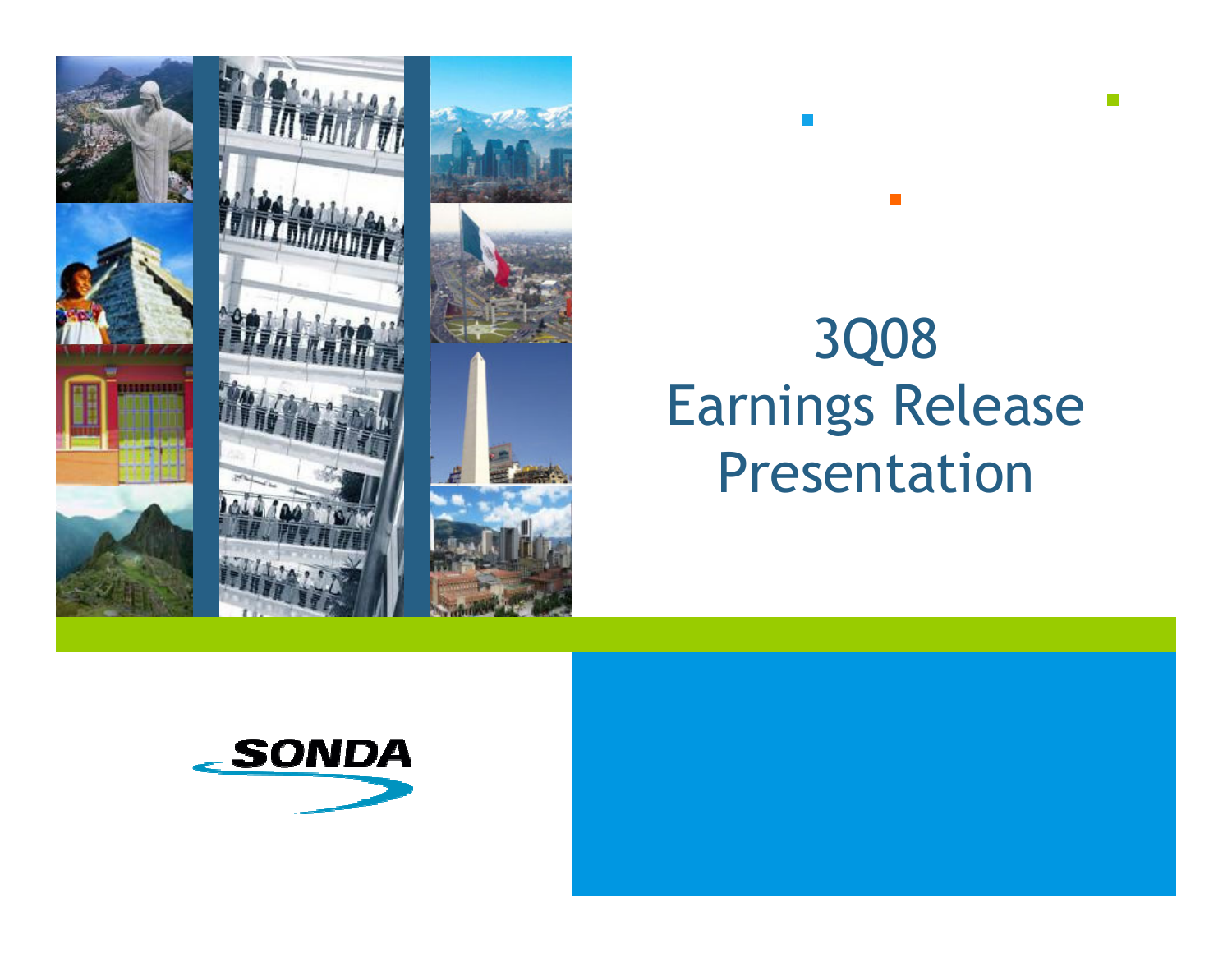| <b>3Q08 Highlights</b><br><b>US\$ 188</b><br><b>Million</b> | <b>Consolidated revenues</b>                                         |       |                           |
|-------------------------------------------------------------|----------------------------------------------------------------------|-------|---------------------------|
|                                                             | <b>Consolidated revenues coming</b><br>from operations outside Chile | 56.9% |                           |
| 38.5%                                                       | Operating Income growth                                              |       |                           |
|                                                             | Share of IT Services in<br>total revenue                             | 63.6% | 58.2%<br>EBITDA growth in |
| 33.1%                                                       | Revenue growth in Brazil                                             |       | <b>Brazil</b>             |
| <u>_SONDA</u>                                               |                                                                      |       |                           |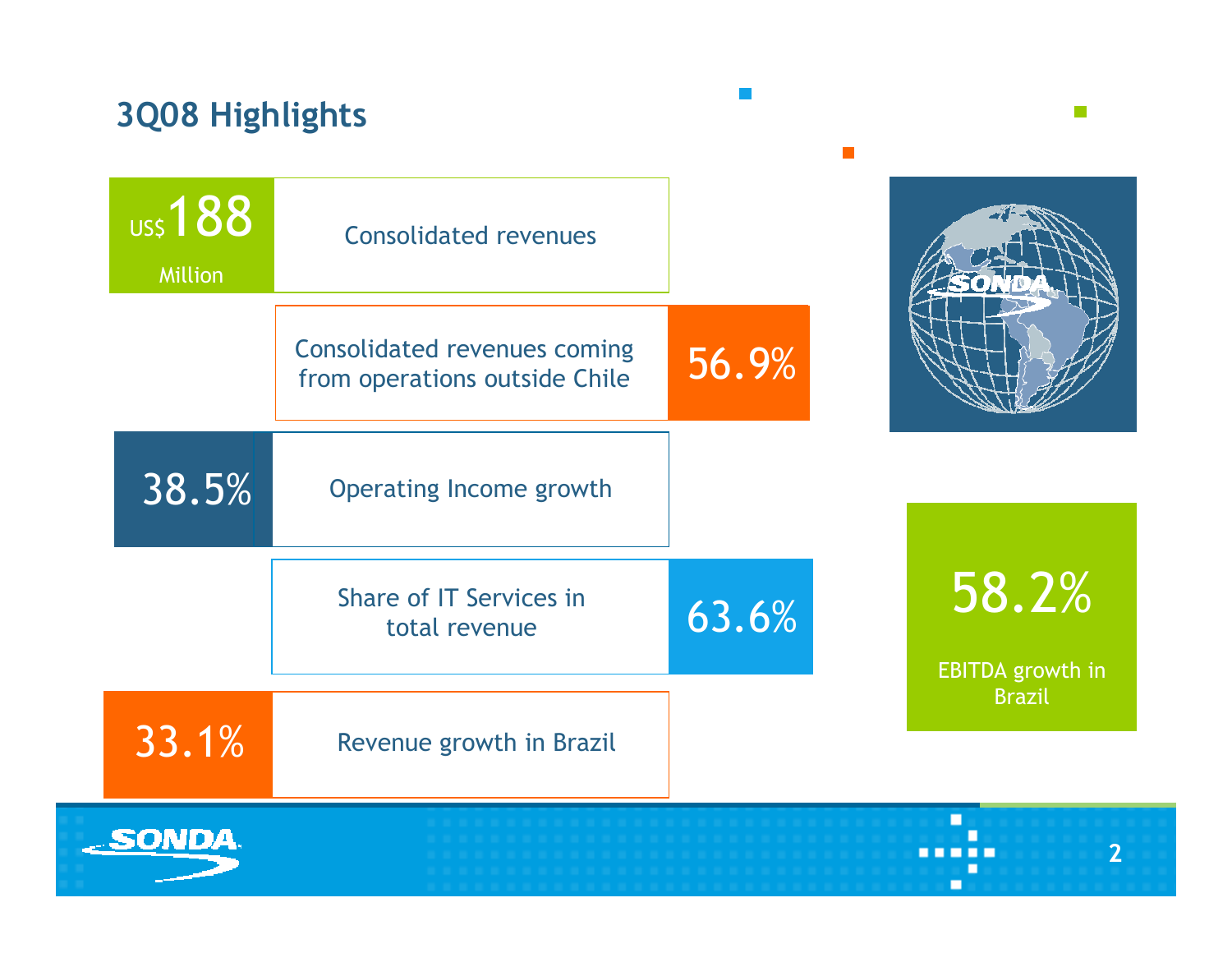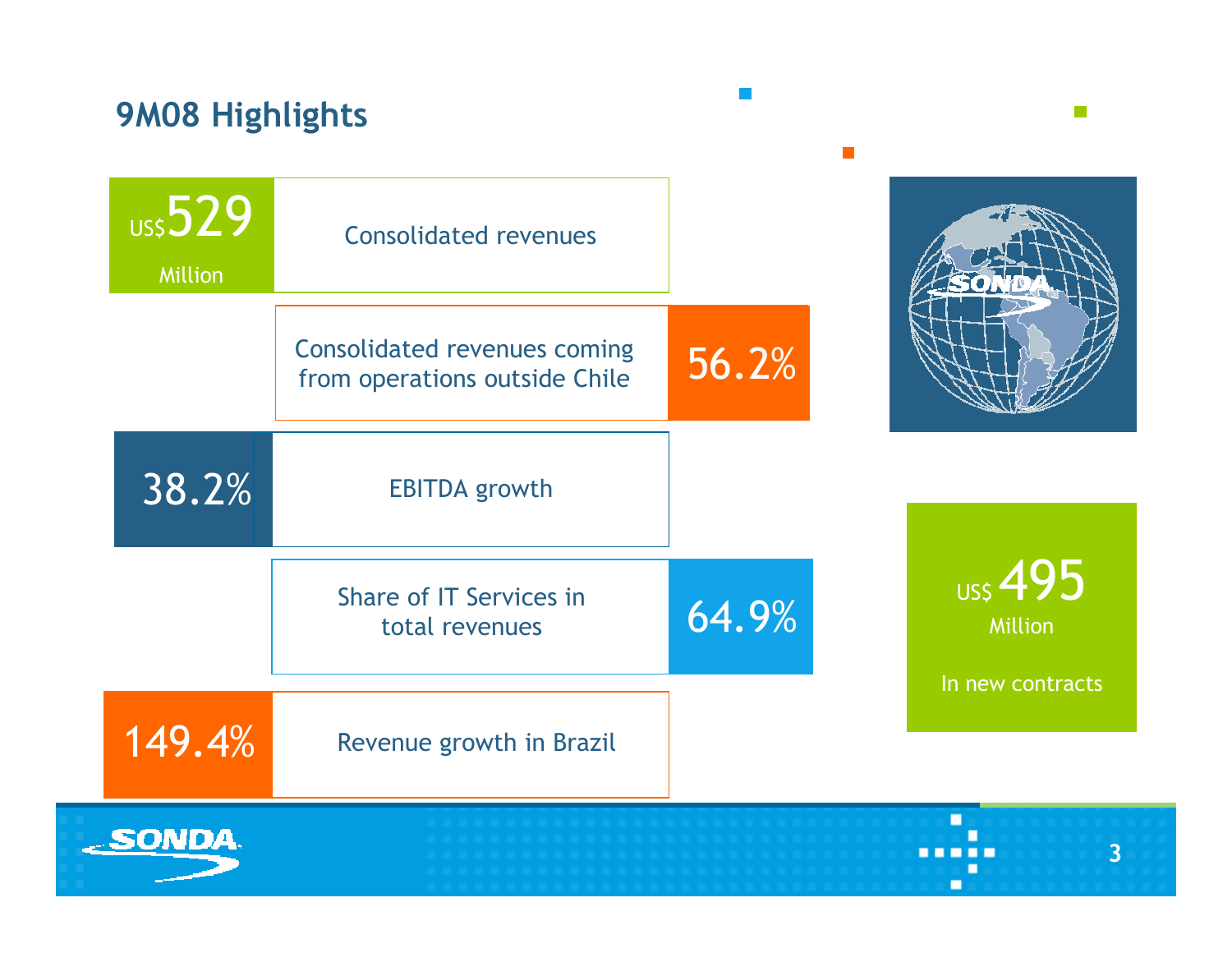## Financial Summary

**US\$529** 

Million in Revenues

**US\$89** 

Million in EBITDA

38.2%

 Growth in EBITDA

| (in ThUS\$)                 | $Sep-07$   | Sep-08     | Var%<br>08/07 | 3Q07       | <b>3Q08</b> | Var%<br>08/07 |
|-----------------------------|------------|------------|---------------|------------|-------------|---------------|
| <b>Revenues</b>             | 359,324    | 528,546    | 47.1%         | 149,051    | 188,149     | 26.2%         |
| Platforms                   | 103,081    | 122,726    | 19.1%         | 36,089     | 45,231      | 25.3%         |
| <b>IT Services</b>          | 226,600    | 343,042    | 51.4%         | 95,510     | 119,727     | 25.4%         |
| Applications                | 29,644     | 62,779     | 111.8%        | 17,452     | 23,191      | 32.9%         |
| Cost of Sales               | $-287,668$ | $-416,392$ | 44.7%         | $-120,906$ | $-149,535$  | 23.7%         |
| Adm. and Selling Expenses   | $-33,404$  | $-53,412$  | 59.9%         | $-13,472$  | $-18,290$   | 35.8%         |
| <b>Operating Income</b>     | 38,252     | 58,741     | 53.6%         | 14,673     | 20,324      | 38.5%         |
| <b>Operating Margin</b>     | 10.6%      | 11.1%      | 4.4%          | 9.8%       | 10.8%       | 9.7%          |
| <b>EBITDA</b>               | 64,189     | 88,682     | 38.2%         | 24,089     | 30,559      | 26.9%         |
| EBITDA Margin               | 17.9%      | 16.8%      | $-6.1%$       | 16.2%      | 16.2%       | 0.5%          |
| <b>Non Operating Income</b> | 10,763     | $-22,179$  | $-306.1%$     | 6,908      | $-14,712$   | $-313.0%$     |
| <b>Net Income</b>           | 38,368     | 25,769     | $-32.8%$      | 16,450     | 734         | $-95.5%$      |
| Net Margin                  | 10.7%      | 4.9%       | $-54.3%$      | 11.0%      | $0.4\%$     | $-96.5%$      |

 $\mathcal{C}^{\mathcal{A}}$ 

 $\mathcal{L}_{\mathcal{A}}$ 



n. **. . . .** 4П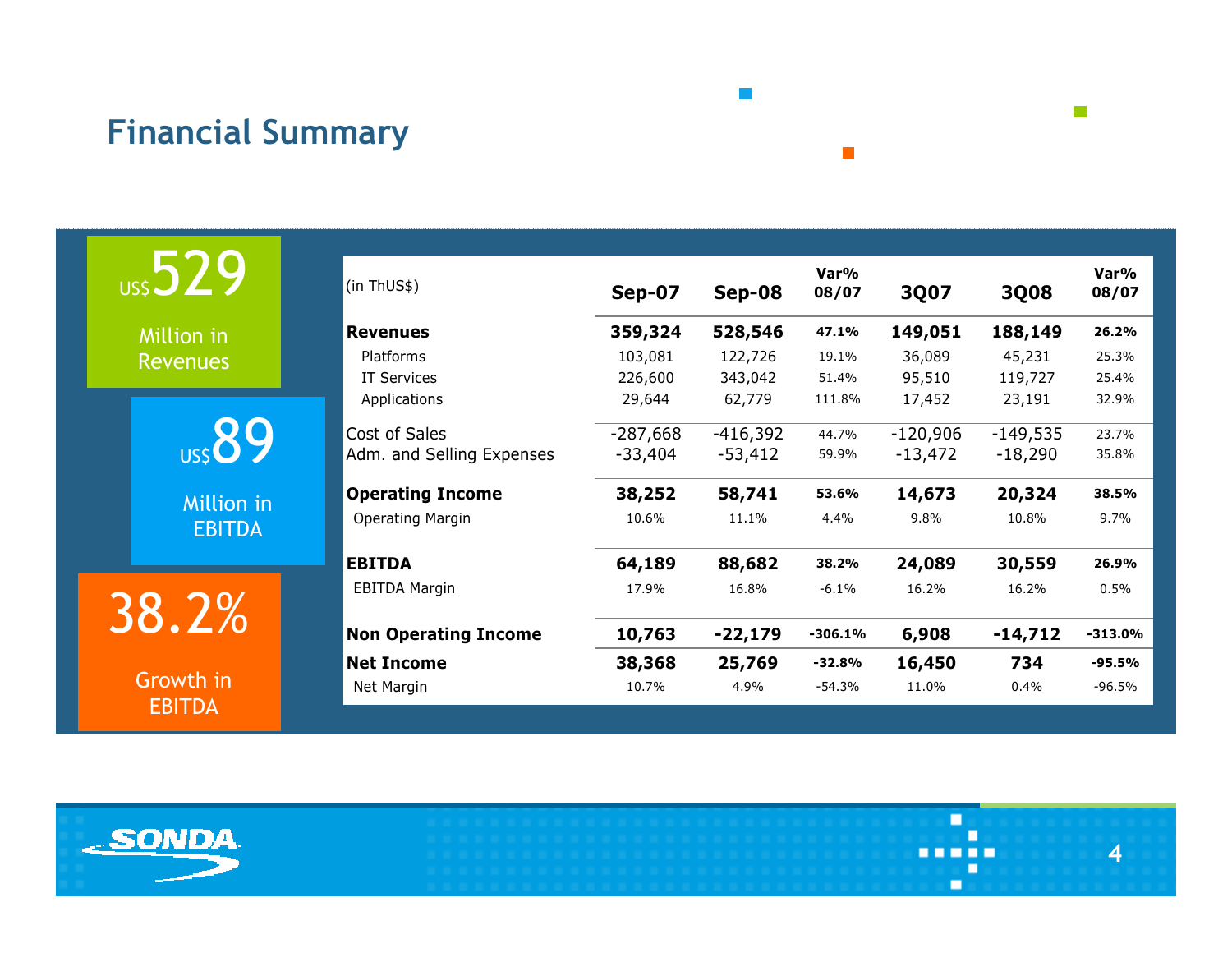#### Revenue Growth and Regional Breakdown



 $\mathcal{L}_{\mathcal{A}}$ 

| (in ThUS\$)     | 2008    | 2007    | Var %  | 2007(Adj) | Var %  |
|-----------------|---------|---------|--------|-----------|--------|
| <b>BRAZIL</b>   | 212,218 | 85,096  | 149.4% | 86,248    | 146.1% |
| <b>MEXICO</b>   | 26,213  | 23,643  | 10.9%  | 23,963    | 9.4%   |
| <b>OPLA</b>     | 58,472  | 31,272  | 87.0%  | 31,695    | 84.5%  |
| <b>CHILE</b>    | 231,643 | 214,513 | 8.0%   | 217,417   | 6.5%   |
| <b>REVENUES</b> | 528,546 | 354,524 | 49.1%  | 359,324   | 47.1%  |

2007: Values as reported in 2007.

2007(Adj): Values adjusted for Chilean inflation and converted to US Dollars using exchange rate as of September 30, 2008.

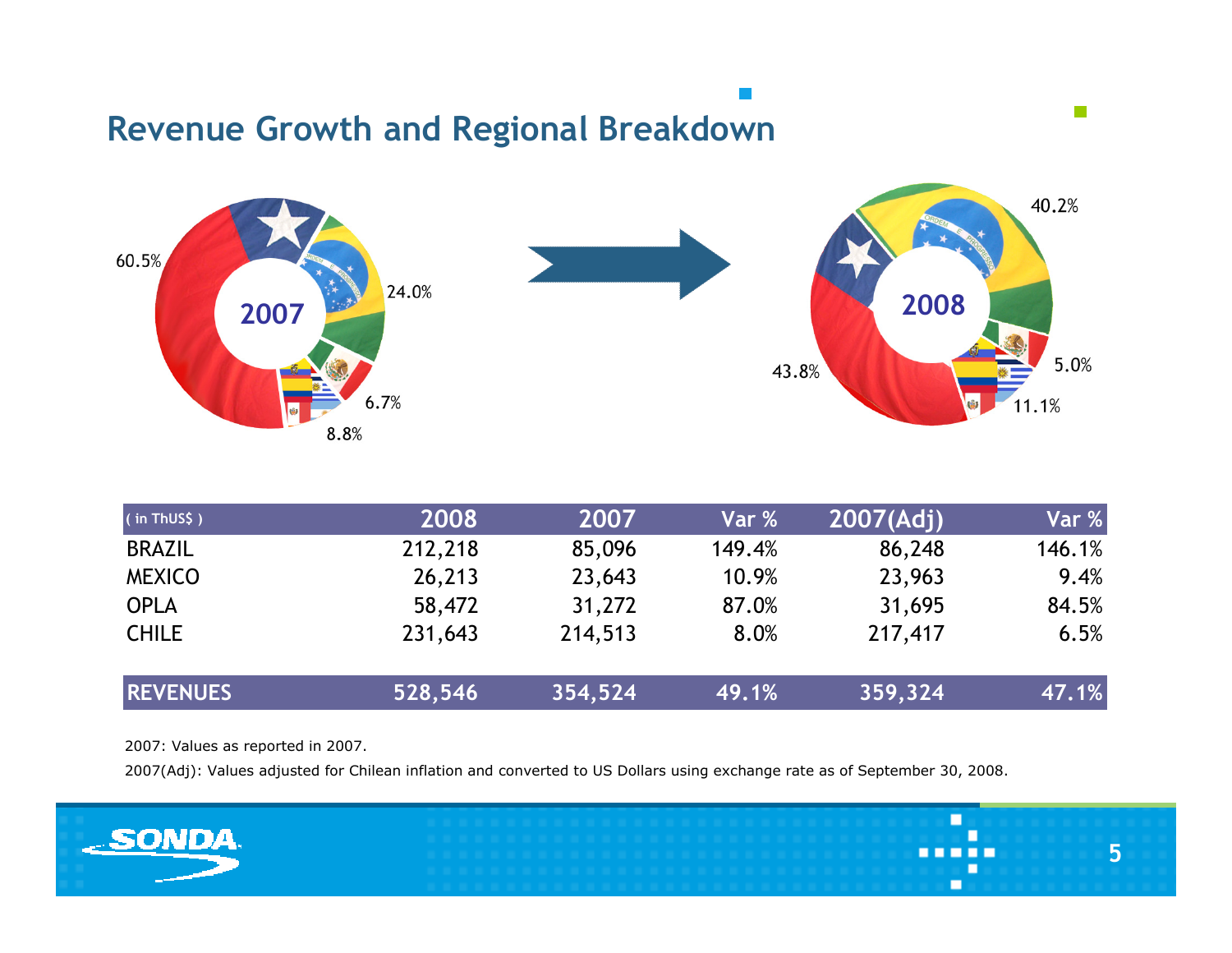

| (in ThUS\$)   | 2008   | 2007   | Var %  | 2007(Adj) | Var %  |
|---------------|--------|--------|--------|-----------|--------|
| <b>BRAZIL</b> | 18,088 | 7,496  | 141.3% | 7,597     | 138.1% |
| <b>MEXICO</b> | 3,657  | 2,520  | 45.1%  | 2,554     | 43.2%  |
| <b>OPLA</b>   | 6,579  | 4,508  | 45.9%  | 4,569     | 44.0%  |
| <b>CHILE</b>  | 60,358 | 48,807 | 23.7%  | 49,468    | 22.0%  |
| <b>EBITDA</b> | 88,682 | 63,331 | 40.0%  | 64,189    | 38.2%  |

2007: Values as reported in 2007.

2007(Adj): Values adjusted for Chilean inflation and converted to US Dollars using exchange rate as of September 30, 2008.

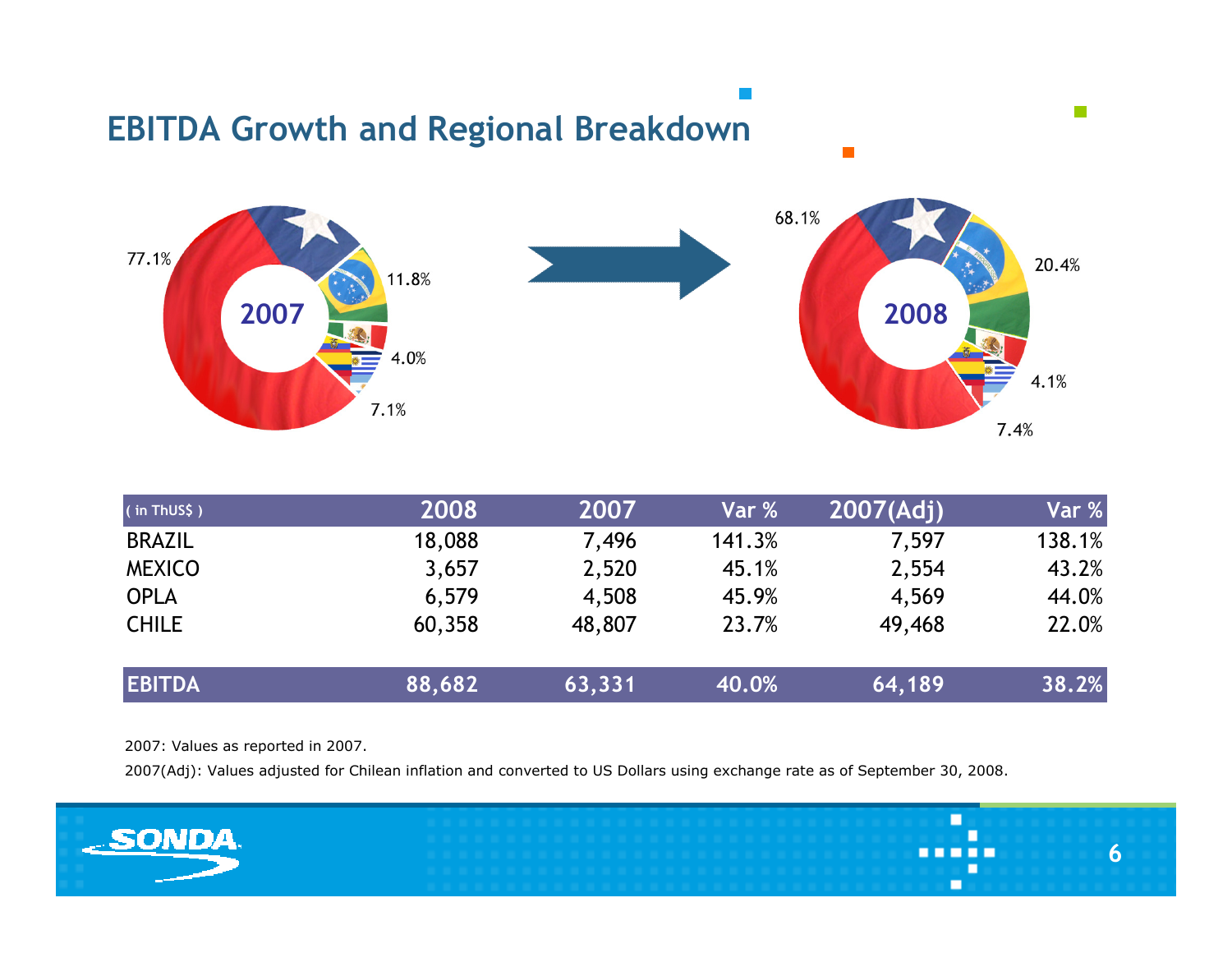#### New Contracts

 $\checkmark$  New contracts reached US\$ 495 million

 $\sim$  55.4% of new contracts come from IT Services, 18.4% from Applications, and 26.2% from Platforms

 $\checkmark$  Brazil leads new contracts growth and represents over 50% of the whole



#### New Contracts by Region as of September'07

 $\overline{\phantom{a}}$ 



#### New Contracts by Region as of September'08





П 7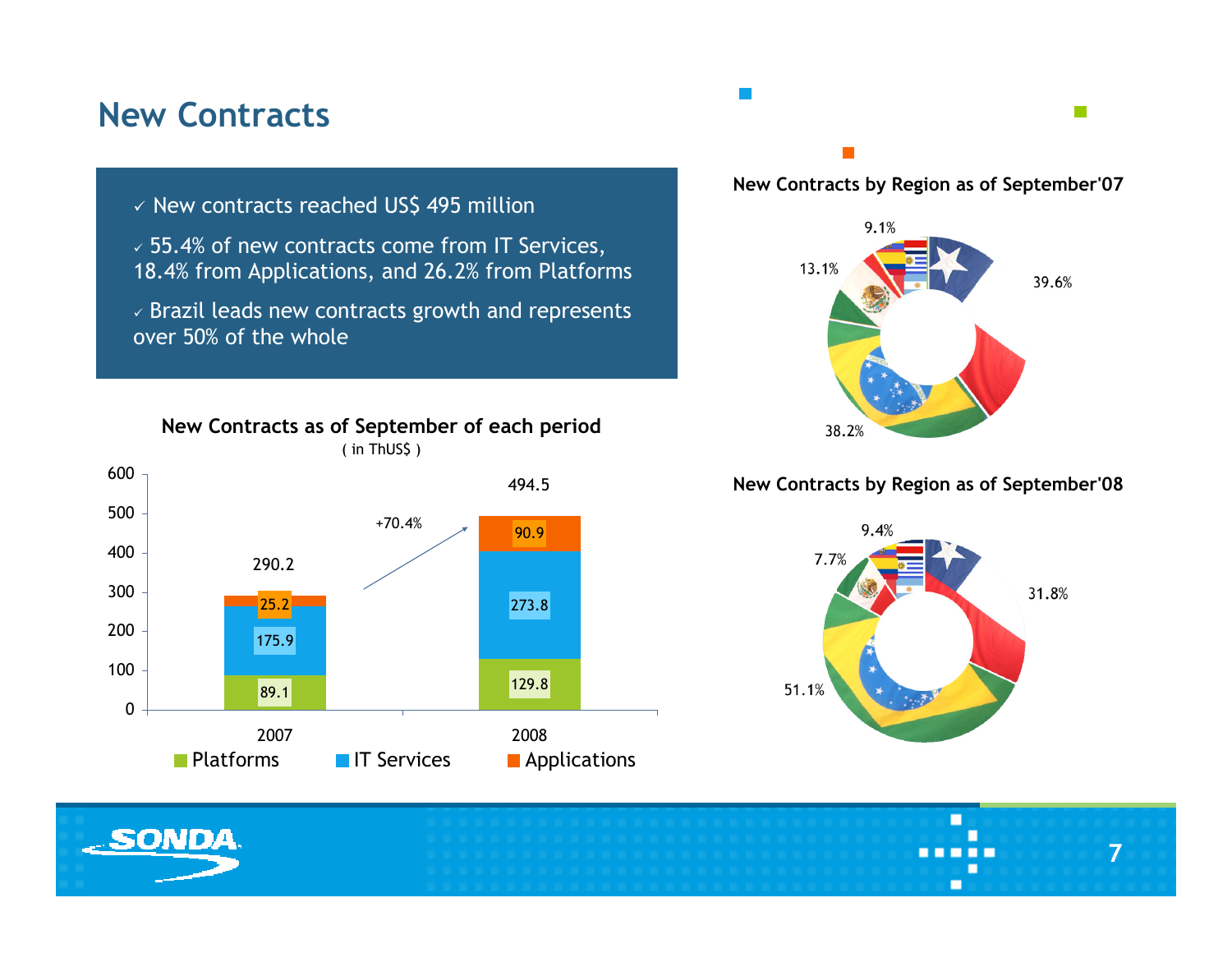#### Regional Results - CHILE

34.4%

 Operating Income Growth YoY



26.1%EBITDA Margin

**CHILE**(in ThUS\$)(ID THUS\$)<br>Revenues  $\frac{\text{Sep-07}}{217,417}$  231,643 Var% 08/07 3Q07 3Q08 Var% 08/07Revenues 217,417 231,643 6.5%<br>- مرد 211 231,643 **6.5% 73,480 80,112 9.0%**<br>8.5% 26,882 33,550 24.8% Platforms 81,511 88,418 8.5% 26,882 33,550 24.8% IT Services 122,521 129,234 5.5% 42,413 41,543 -2.1% Applications 13,384 13,992 4.5% % 4,186 5,019 19.9% Cost of Sales -172,450 -175,492 1.8% -58,584 -62,766 7.1% Adm. and Selling Expenses -17,054 -18,645 9.3% -5,954 -5,726 -3.8% **Operating Income 27,914 37,505 34.4%**<br>
Operating Margin 12.8% 16.2% 26.1% **8,942 11,619 29.9%**<br>12.2% 14.5% 19.2% Operating Margin % 16.2% 26.1% 12.2% 14.5% EBITDA 49,468 60,358 22.0% 16,807 19,193 14.2% EBITDA Margin 22.8% 26.1% 14.5% 22.9% 24.0% 4.7%

 $\mathbf{r}$ 

 $\checkmark$  Rise of 6.5% in revenues YoY, with growth of 5.5% in IT Services and 8.5% in Platforms. in Platforms

8

П

Г

 $\mathcal{L}^{\mathcal{A}}$ 

- $\checkmark$  Operating Margin rises 340 bp during 2008 and reaches 16.2%
- EBITDA Margin rises 330 bp YoY
- $\checkmark$  Revenues, Operating Income and EBITDA growth compared to 3Q07

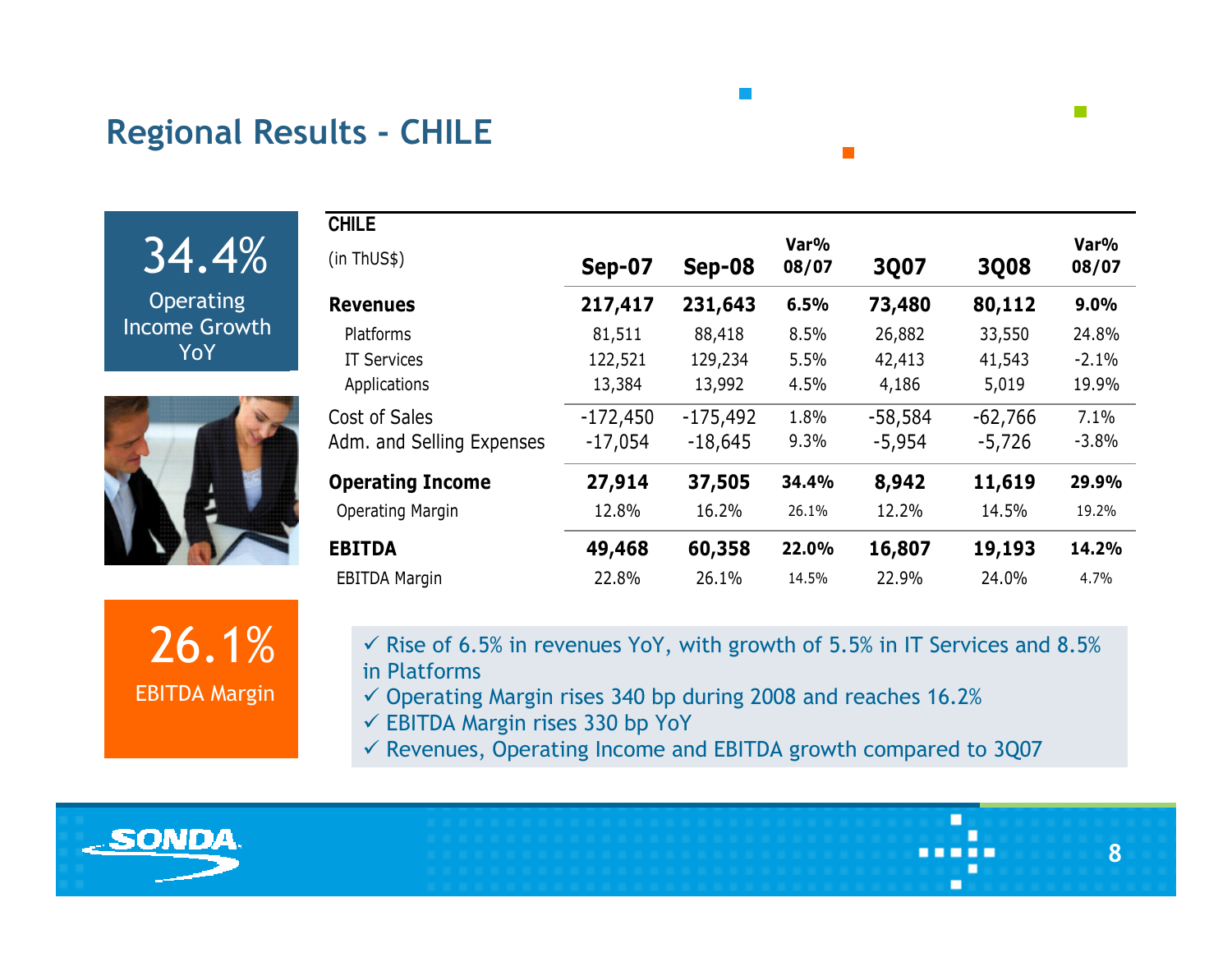### Regional Results - BRAZIL

| <b>BRAZIL</b>             |               |            |               |             |             |               |
|---------------------------|---------------|------------|---------------|-------------|-------------|---------------|
| (in ThUS\$)               | <b>Sep-07</b> | Sep-08     | Var%<br>08/07 | <b>3Q07</b> | <b>3Q08</b> | Var%<br>08/07 |
| <b>Revenues</b>           | 85,096        | 212,218    | 149.4%        | 57,318      | 76,288      | 33.1%         |
| Platforms                 | 878           | 1,646      | 87.5%         | 226         | 681         | 201.3%        |
| <b>IT Services</b>        | 70,996        | 166,426    | 134.4%        | 44,780      | 59,262      | 32.3%         |
| Applications              | 13,222        | 44,146     | 233.9%        | 12,312      | 16,345      | 32.8%         |
| Cost of Sales             | $-71,474$     | $-173,026$ | 142.1%        | $-48,195$   | $-61,422$   | 27.4%         |
| Adm. and Selling Expenses | $-8,301$      | $-24,370$  | 193.6%        | $-5,268$    | $-8,376$    | 59.0%         |
| <b>Operating Income</b>   | 5,321         | 14,822     | 178.6%        | 3,855       | 6,490       | 68.4%         |
| <b>Operating Margin</b>   | 6.3%          | 7.0%       | 11.7%         | 6.7%        | 8.5%        | 26.5%         |
| <b>EBITDA</b>             | 7,496         | 18,088     | 141.3%        | 4,854       | 7,677       | 58.2%         |
| <b>EBITDA Margin</b>      | 8.8%          | 8.5%       | $-3.2%$       | 8.5%        | 10.1%       | 18.8%         |



**US\$212**  Million in Revenues

 $\checkmark$  Revenue growth of 149.4% YoY, specially in IT Services and Applications

 $\checkmark$  Rise of 178.6% in Operating Income and 141.3% in EBITDA YoY

 $\checkmark$  Rise of 70 bp in Operating Margin reaching 7.0% during 2008

 $\checkmark$  Growth of 33.1% in Revenues compared to 3Q07, driven by IT Services and Analizations arousing even 20% Applications growing over 30%

 $\checkmark$  Operating margin rises from 6.7% in 3Q07 to 8.5% in 3Q08, while EBITDA margin reached 10.1% in 3008 compared to 8.5% in 3007 margin reached 10.1% in 3Q08 compared to 8.5% in 3Q07



П

9

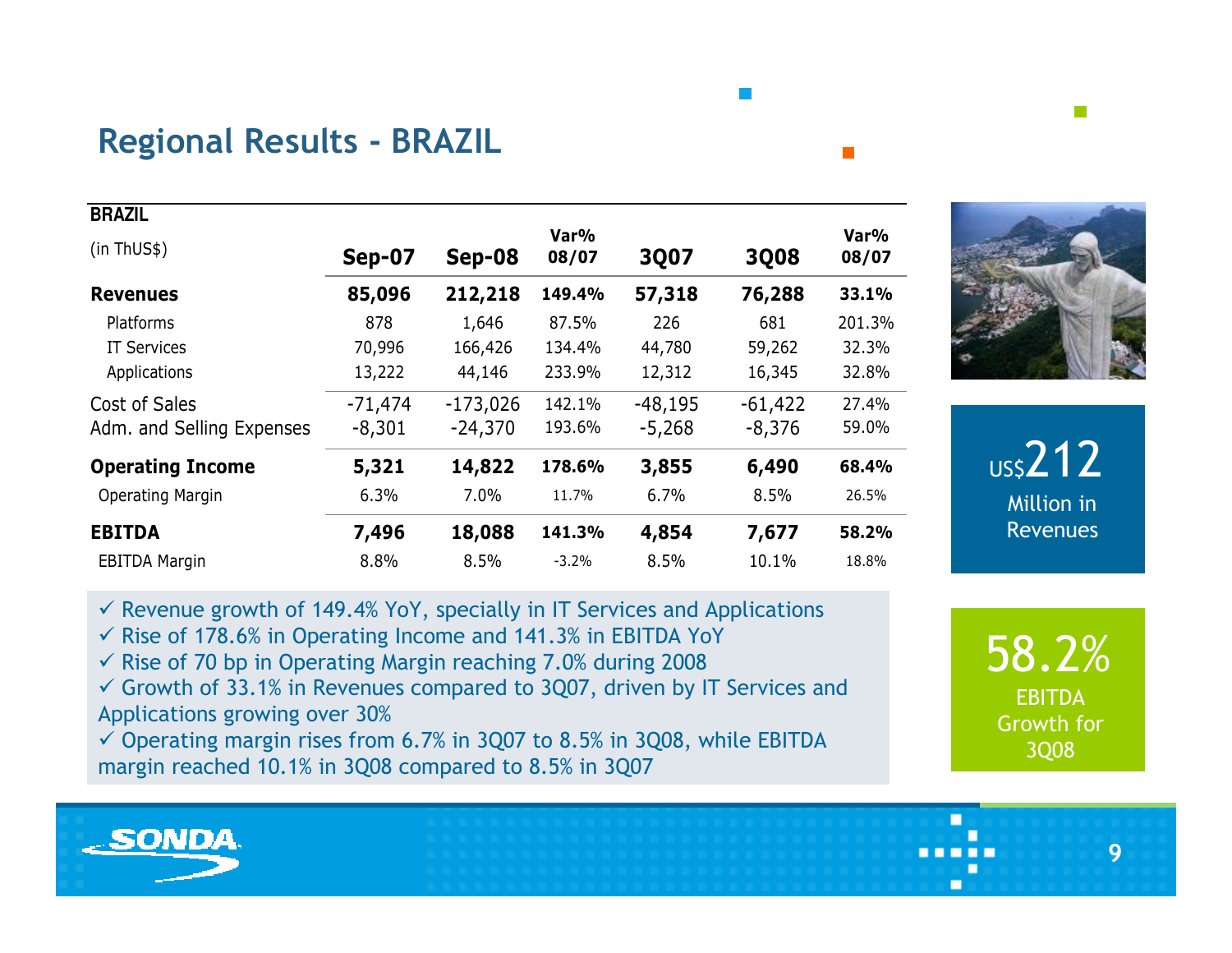#### Regional Results - MEXICO

10.9% Revenue GrowthYoY



| <b>Sep-07</b> | Sep-08    | 08/07    | 3Q07     | <b>3Q08</b> | Var%<br>08/07 |
|---------------|-----------|----------|----------|-------------|---------------|
| 23,643        | 26,213    | 10.9%    | 9,831    | 9,749       | $-0.8%$       |
| 5,126         | 4,301     | $-16.1%$ | 3,618    | 2,098       | $-42.0%$      |
| 18,495        | 21,837    | 18.1%    | 6,191    | 7,651       | 23.6%         |
| 22            | 75        | 240.9%   | 22       | 0           |               |
| $-17,639$     | $-20,221$ | 14.6%    | $-7,496$ | $-7,407$    | $-1.2%$       |
| $-3,727$      | $-3,477$  | $-6.7%$  | $-1,214$ | $-1,257$    | 3.5%          |
| 2,277         | 2,515     | 10.5%    | 1,121    | 1,085       | $-3.2%$       |
| 9.6%          | 9.6%      | $-0.4%$  | 11.4%    | 11.1%       | $-2.4%$       |
| 2,520         | 3,657     | 45.1%    | 1,220    | 1,492       | 22.3%         |
| 10.7%         | 14.0%     | 30.9%    | 12.4%    | 15.3%       | 23.3%         |
|               |           |          | Var%     |             |               |

 $\mathcal{L}_{\mathcal{A}}$ 

14.0%EBITDA Margin

 $\checkmark$  Revenue growth of 10.9% YoY, coming from IT Services, mainly from new professional services contracts and systems integration projects $\checkmark$  Rise of 45.1% in EBITDA reaching an EBITDA margin of 14.0% with a growth  $\hat{\sigma}$  320 be compared to 2007 of 330 bp compared to 2007

10

П

 $\mathcal{L}_{\mathcal{A}}$ 

 $\checkmark$  290 bp EBITDA margin growth from 3Q07 to 3Q08

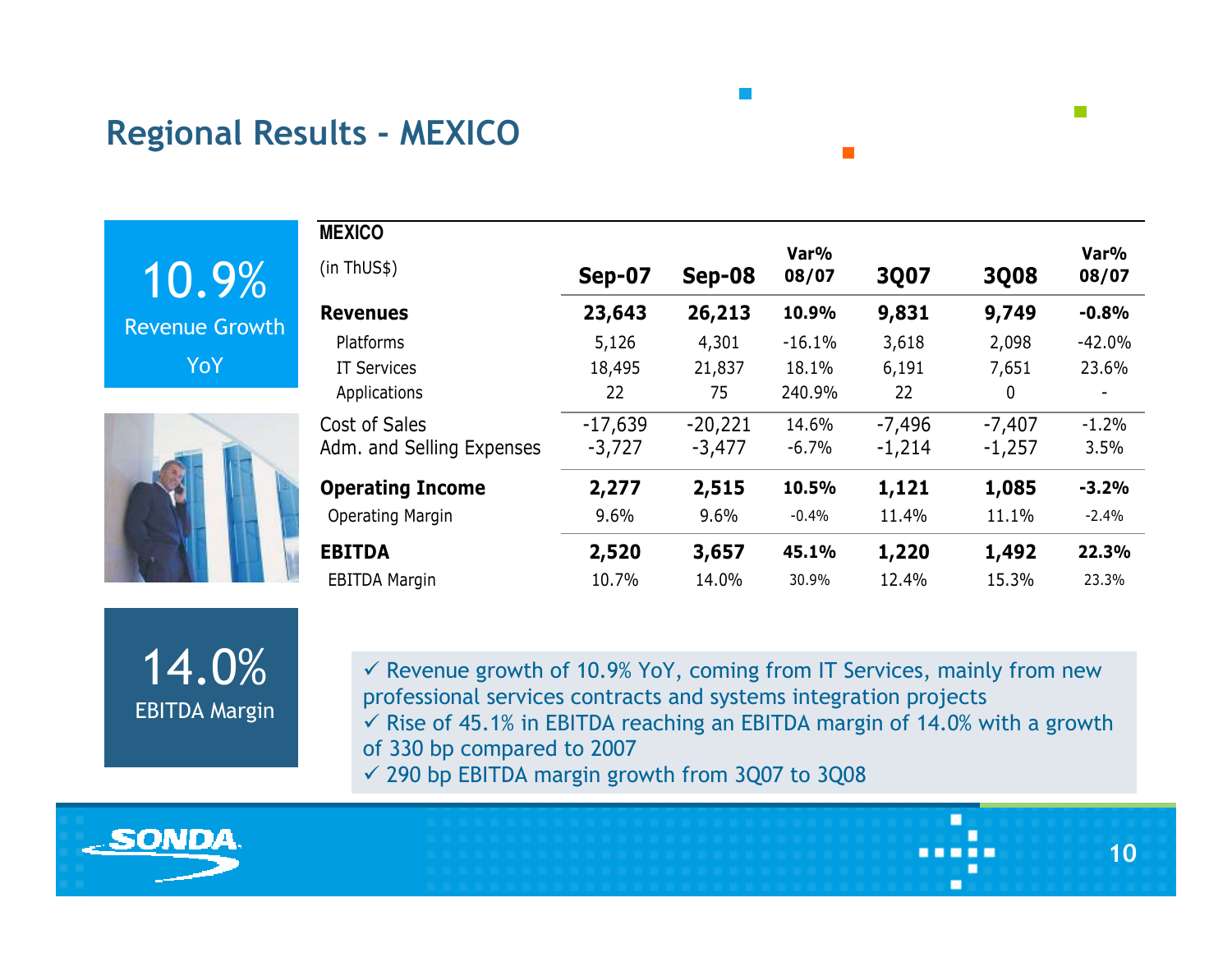### Regional Results - OPLA

| <b>OPLA</b>               |               |           |               |          |             |               |
|---------------------------|---------------|-----------|---------------|----------|-------------|---------------|
| (in ThUS\$)               | <b>Sep-07</b> | Sep-08    | Var%<br>08/07 | 3Q07     | <b>3Q08</b> | Var%<br>08/07 |
| <b>Revenues</b>           | 31,272        | 58,472    | 87.0%         | 11,325   | 19,809      | 74.9%         |
| Platforms                 | 15,277        | 28,361    | 85.6%         | 5,969    | 8,639       | 44.7%         |
| <b>IT Services</b>        | 13,197        | 25,545    | 93.6%         | 4,424    | 9,698       | 119.2%        |
| Applications              | 2,798         | 4,566     | 63.2%         | 932      | 1,472       | 57.9%         |
| Cost of Sales             | $-24,566$     | $-47,653$ | 94.0%         | $-8,918$ | $-16,152$   | 81.1%         |
| Adm. and Selling Expenses | $-4,104$      | $-6,920$  | 68.6%         | $-1,457$ | $-2,673$    | 83.5%         |
| <b>Operating Income</b>   | 2,602         | 3,899     | 49.8%         | 950      | 984         | 3.6%          |
| <b>Operating Margin</b>   | 8.3%          | 6.7%      | $-19.9%$      | 8.4%     | 5.0%        | $-40.8%$      |
| <b>EBITDA</b>             | 4,508         | 6,579     | 45.9%         | 1,549    | 2,000       | 29.1%         |
| <b>EBITDA Margin</b>      | 14.4%         | 11.3%     | $-22.0%$      | 13.7%    | 10.1%       | $-26.2%$      |

87.0%

 $\mathcal{L}^{\text{max}}$ 

 Revenue Growth YoY



 $\checkmark$  Revenue growth of 87.0% YoY, mainly in IT Services and Platforms

 $\checkmark$  Rise in IT Services revenue mainly due to the incorporation of Red Colombia

Growth in Platforms coming from Costa Rica, Colombia, Argentina and Perú<br>Geografia Income rices 40.9% YoV and FPITDA rices 45.0% mainly due to

 $\checkmark$  Operating Income rises 49.8% YoY and EBITDA rises 45.9%, mainly due to better results in Cesta Bise, Colombia and Beru better results in Costa Rica, Colombia and Peru

Growth in Revenues, Operating Income and EBITDA compared to 3Q07

 $\checkmark$  Drop in EBITDA margin due to consolidation of Red Colombia operations

45.9%

EBITDA Growth YoY



11

П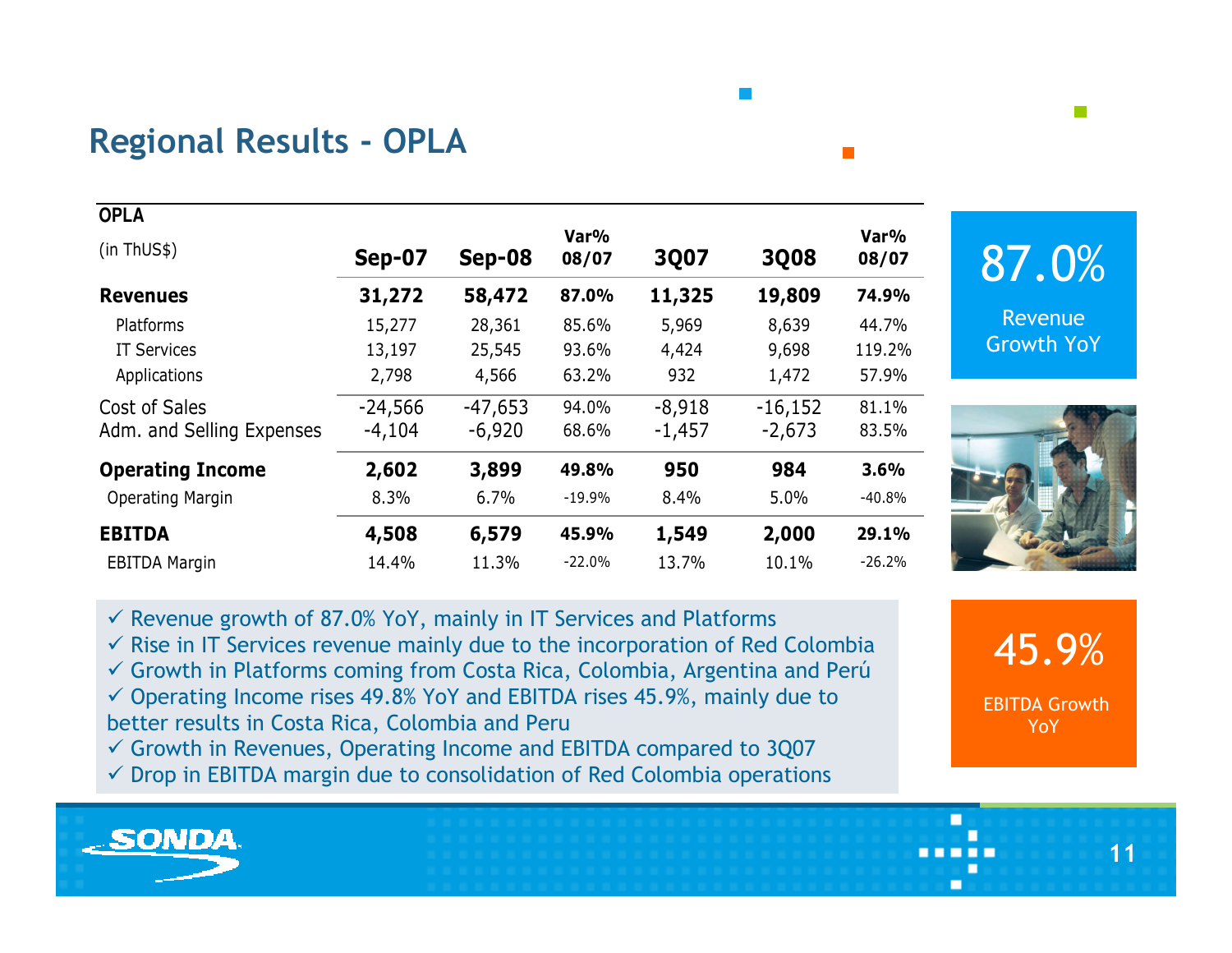## Balance Sheet Summary as of September 30, 2008

US\$ 62.6 millonin Cash and Equivalents

 $\sim$ 

US\$ 23.8 million reduction in Financial Debt

> 0.13Financial Leverage

|                                      | <b>Sep-07</b> | <b>Sep-08</b> | Var%     |
|--------------------------------------|---------------|---------------|----------|
| Assets                               | 659,182       | 634,224       | $-3.8%$  |
| Cash and Equivalents                 | 118,778       | 62,571        | $-47.3%$ |
| <b>Accounts Receivables</b>          | 150,361       | 171,532       | 14.1%    |
| Inventories                          | 18,276        | 25,566        | 39.9%    |
| <b>Other Current Assets</b>          | 32,976        | 37,204        | 12.8%    |
| <b>Current Assets</b>                | 320,391       | 296,873       | $-7.3%$  |
| <b>Property, Plant and Equipment</b> | 112,866       | 109,507       | $-3.0%$  |
| <b>Investment in Other Companies</b> | 3,713         | 5,727         | 54.3%    |
| <b>Other Assets</b>                  | 222,212       | 222,116       | 0.0%     |
| <b>Liabilities</b>                   | 196,235       | 183,899       | $-6.3%$  |
| Short-Term Financial Debt            | 37,759        | 32,938        | $-12.8%$ |
| <b>Other Current Liabilities</b>     | 96,748        | 101,956       | 5.4%     |
| <b>Current Liabilities</b>           | 134,507       | 134,894       | 0.3%     |
| <b>Long-Term Financial Debt</b>      | 45,099        | 26,167        | $-42.0%$ |
| <b>Other Current Liabilities</b>     | 10,058        | 15,349        | 52.6%    |
| <b>Minority Interest</b>             | 6,571         | 7,488         | 14.0%    |
| <b>Total Shareholder's Equity</b>    | 462,947       | 450,325       | $-2.7%$  |

SONDA CONSOLIDATED FINANCIAL STATEMENT(in ThUS\$)



 $\mathcal{L}^{\mathcal{A}}$ 

12